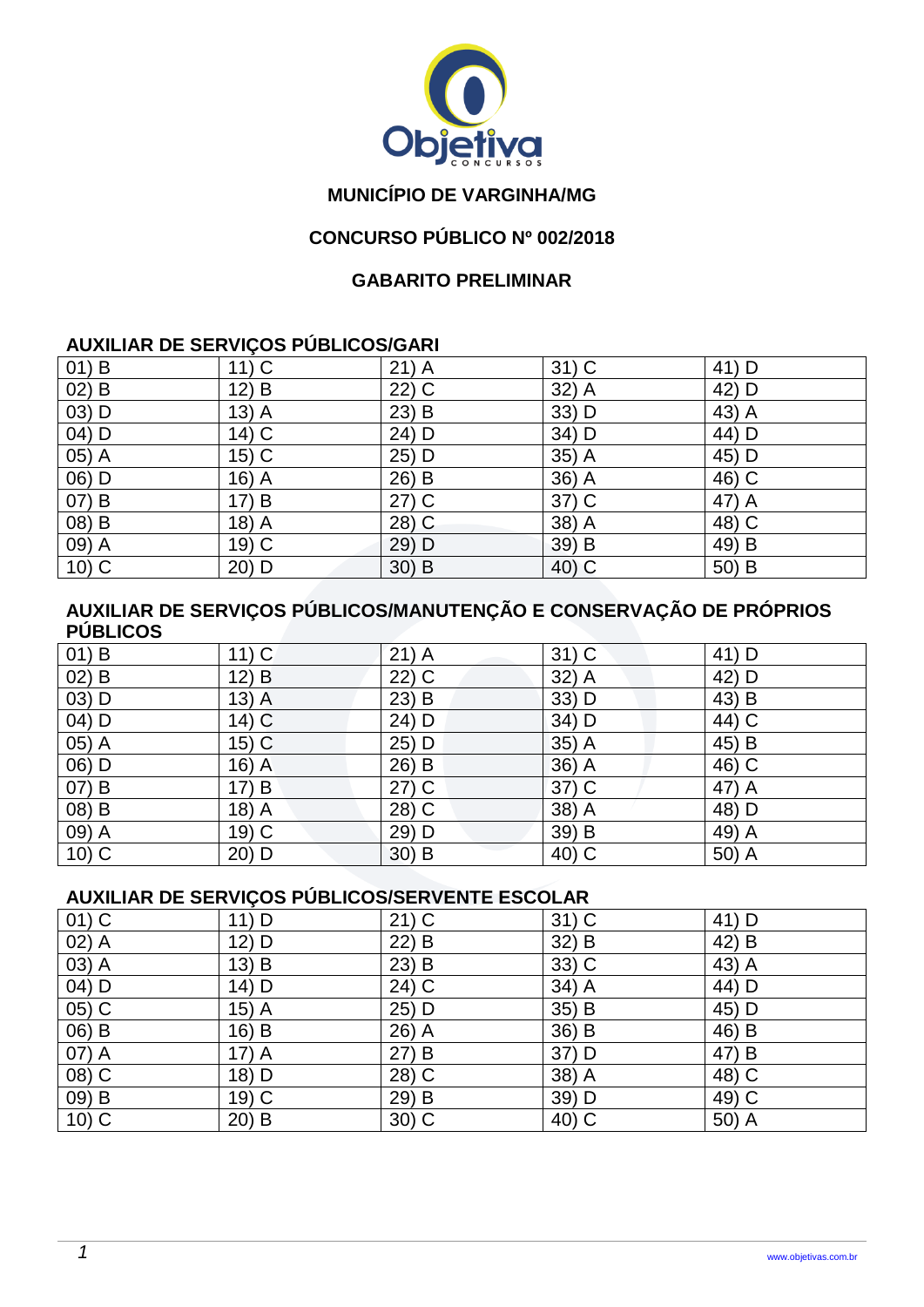

# **MECÂNICO DE VEÍCULOS PESADOS**

| $01)$ B | $11)$ A | $21)$ C | $31)$ C | 41) A |
|---------|---------|---------|---------|-------|
| $02)$ B | $12)$ C | $22)$ C | 32) A   | 42) C |
| $03)$ D | $13)$ A | $23)$ B | 33) D   | 43) D |
| 04) D   | 14) B   | 24) D   | 34) D   | 44) C |
| $05)$ B | $15)$ A | $25)$ C | 35) A   | 45) A |
| 06) D   | 16) B   | 26) B   | 36) A   | 46) B |
| $07)$ A | $17)$ A | $27)$ C | 37) C   | 47) B |
| 08) B   | $18)$ C | 28) D   | 38) C   | 48) C |
| 09) C   | 19) D   | 29) B   | 39) D   | 49) B |
| $10)$ B | 20) A   | 30) B   | 40) B   | 50) D |

#### **MOTORISTA**

| $01)$ B             | $11)$ A | $21)$ D  | $31)$ C | 41) A |
|---------------------|---------|----------|---------|-------|
| $02)$ B             | $12)$ A | $22)$ A  | 32) B   | 42) A |
| $\overline{03}$ ) C | $13)$ B | $23)$ B  | 33) C   | 43) D |
| 04) D               | 14) B   | 24) B    | 34) D   | 44) B |
| $05)$ B             | 15) D   | 25) D    | $35)$ C | 45) D |
| $(06)$ B            | 16) B   | 26) B    | 36) A   | 46) D |
| 07) A               | $17)$ C | $27)$ A  | 37) D   | 47) B |
| 08) C               | 18) D   | $(28)$ C | $38)$ B | 48) A |
| 09) A               | 19) A   | 29) D    | 39) A   | 49) B |
| 10) D               | $20)$ B | $30)$ A  | 40) C   | 50) D |

## **OFICIAL DE ADMINISTRAÇÃO**

| $01)$ D | $11)$ A | $21)$ C | $31)$ C | 41) A |
|---------|---------|---------|---------|-------|
| $02)$ B | $12)$ A | $22)$ B | 32) B   | 42) A |
| 03) D   | $13)$ C | $23)$ D | 33) C   | 43) B |
| 04) C   | 14) D   | $24)$ B | 34) D   | 44) B |
| $05)$ A | $15)$ A | $25)$ A | 35) B   | 45) D |
| 06) D   | 16) C   | $26)$ B | 36) C   | 46) D |
| 07) D   | 17) B   | $27)$ C | $37)$ A | 47) C |
| 08) A   | 18) D   | 28) D   | 38) B   | 48) A |
| 09) D   | 19) B   | 29) C   | 39) A   | 49) C |
| $10)$ B | $20)$ A | 30) D   | 40) B   | 50) C |

# **OFICIAL DE SERVIÇOS PÚBLICOS∕ELETRICISTA**

| $01)$ B  | $11)$ A | $21)$ C | $31)$ C | 41) A |
|----------|---------|---------|---------|-------|
| $02)$ B  | $12)$ C | $22)$ C | 32) A   | 42) D |
| 03) D    | $13)$ A | $23)$ B | 33) D   | 43) B |
| 04) D    | 14) B   | 24) D   | 34) D   | 44) C |
| $(05)$ B | $15)$ A | $25)$ C | 35) A   | 45) B |
| 06) D    | 16) B   | 26) B   | 36) A   | 46) A |
| 07) A    | $17)$ A | $27)$ C | 37) C   | 47) D |
| 08) B    | 18) C   | 28) D   | 38) C   | 48) D |
| 09) C    | 19) D   | 29) B   | 39) D   | 49) B |
| $10)$ B  | $20)$ A | $30)$ B | 40) B   | 50) C |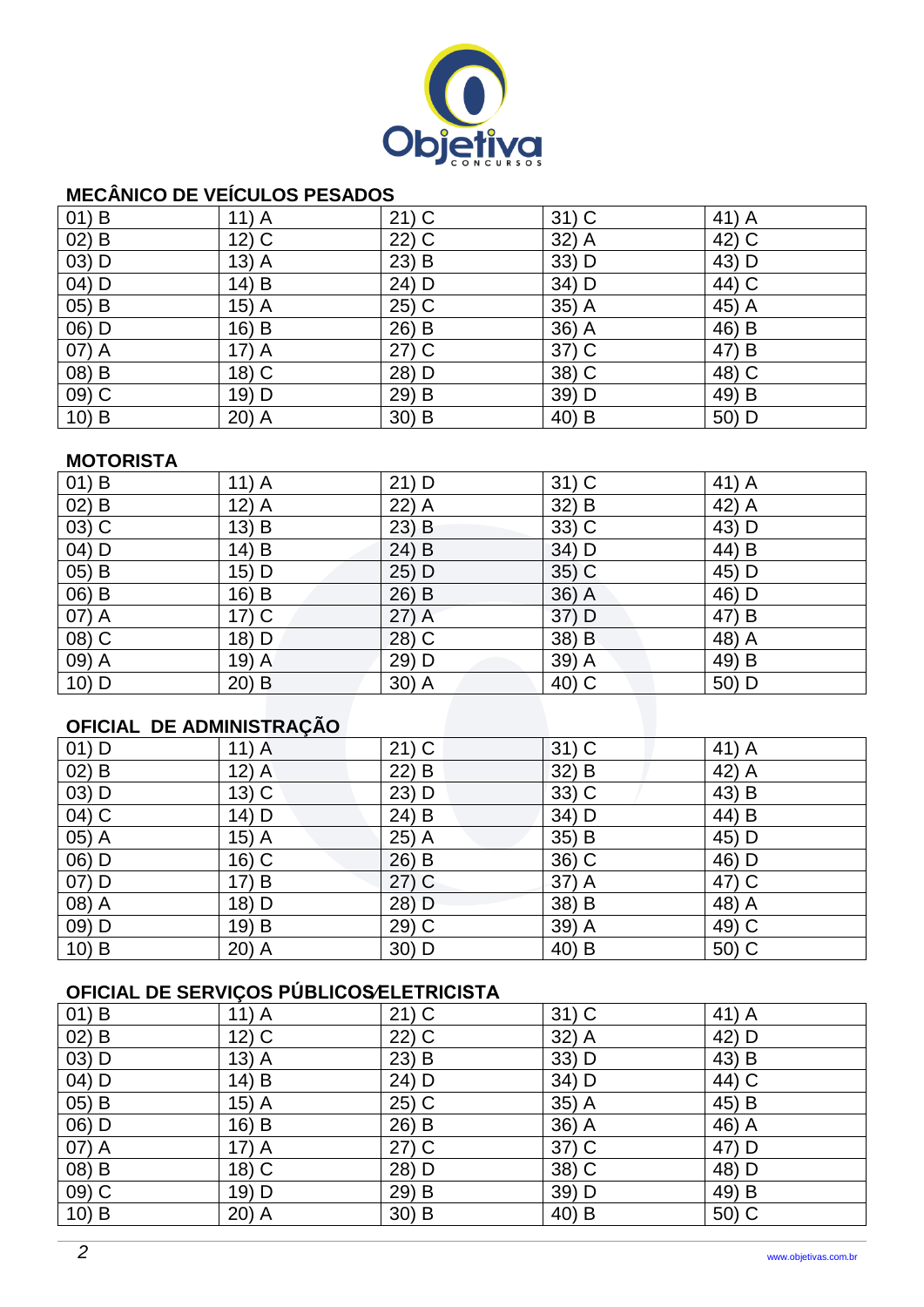

## **OFICIAL DE SERVIÇOS PÚBLICOS∕ENCANADOR**

| $01)$ B | $11)$ A | $21)$ C | $31)$ C | 41) A |
|---------|---------|---------|---------|-------|
| $02)$ B | $12)$ C | $22)$ C | 32) A   | 42) C |
| $03)$ D | $13)$ A | $23)$ B | 33) D   | 43) B |
| $04)$ D | $14)$ B | 24) D   | 34) D   | 44) B |
| 05) B   | $15)$ A | $25)$ C | 35) A   | 45) D |
| 06) D   | 16) B   | 26) B   | 36) A   | 46) C |
| 07) A   | $17)$ A | $27)$ C | 37) C   | 47) A |
| 08) B   | 18) C   | 28) D   | 38) C   | 48) D |
| $09)$ C | 19) D   | 29) B   | 39) D   | 49) B |
| $10)$ B | $20)$ A | $30)$ B | 40) B   | 50) D |

## **OFICIAL DE SERVIÇOS PÚBLICOS∕PINTOR**

| $01)$ B  | $11)$ A | $21)$ C | $31)$ C | 41) A |
|----------|---------|---------|---------|-------|
| $02)$ B  | $12)$ C | 22) C   | 32) A   | 42) C |
| 03) D    | $13)$ A | $23)$ B | 33) D   | 43) B |
| 04) D    | 14) B   | 24) D   | 34) D   | 44) A |
| $(05)$ B | $15)$ A | 25) C   | $35)$ A | 45) C |
| 06) D    | 16) B   | 26) B   | 36) A   | 46) D |
| 07) A    | $17)$ A | $27)$ C | 37) C   | 47) C |
| 08) B    | $18)$ C | 28) D   | 38) C   | 48) B |
| 09) C    | 19) D   | 29) B   | 39) D   | 49) A |
| $10)$ B  | $20)$ A | $30)$ B | 40) B   | 50) D |

# **OFICIAL DE SERVIÇOS PÚBLICOS∕SOLDADOR**

| $01)$ B | $11)$ A | $21)$ C | $31)$ C | 41) A |
|---------|---------|---------|---------|-------|
| $02)$ B | $12)$ C | $22)$ C | $32)$ A | 42) C |
| $03)$ D | $13)$ A | $23)$ B | 33) D   | 43) B |
| $04)$ D | 14) B   | 24) D   | 34) D   | 44) A |
| $05)$ B | $15)$ A | $25)$ C | 35) A   | 45) B |
| 06) D   | $16)$ B | $26)$ B | 36) A   | 46) C |
| 07) A   | $17)$ A | $27)$ C | $37)$ C | 47) D |
| 08) B   | 18) C   | 28) D   | 38) C   | 48) C |
| $09)$ C | 19) D   | 29) B   | 39) D   | 49) D |
| $10)$ B | $20)$ A | $30)$ B | 40) B   | 50) D |

# **TÉCNICO DE SAÚDE BUCAL**

| $01)$ D  | 11) D   | $21)$ D | $31)$ C | 41) D |
|----------|---------|---------|---------|-------|
| $02)$ C  | $12)$ A | 22) D   | $32)$ C | 42) C |
| $03)$ D  | $13)$ C | $23)$ A | 33) A   | 43) D |
| $04)$ B  | $14)$ C | 24) B   | 34) D   | 44) C |
| 05) A    | $15)$ C | $25)$ B | 35) C   | 45) D |
| 06) D    | $16)$ A | 26) D   | 36) A   | 46) C |
| $07)$ B  | 17) D   | $27)$ A | 37) B   | 47) B |
| 08) D    | 18) B   | 28) D   | 38) B   | 48) A |
| $(09)$ B | $19)$ C | 29) B   | 39) D   | 49) B |
| $10)$ A  | $20)$ C | $30)$ B | 40) A   | 50) A |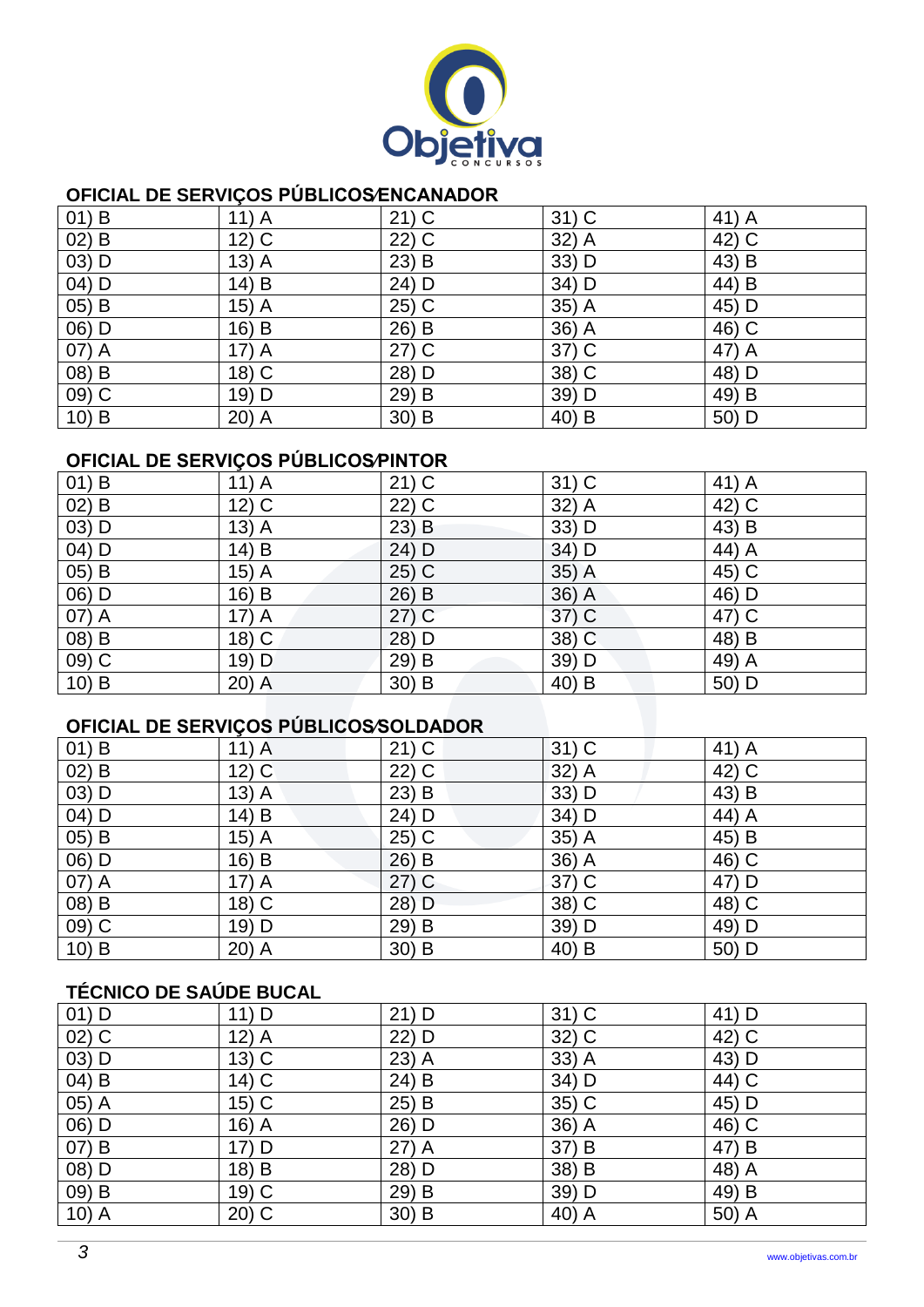

## **TÉCNICO EM ENFERMAGEM/URGÊNCIA E EMERGÊNCIA**

| $01)$ A | $11)$ A | $21)$ B | $31)$ A | 41) B   |
|---------|---------|---------|---------|---------|
| $02)$ B | $12)$ B | 22) A   | 32) D   | 42) C   |
| $03)$ C | $13)$ A | $23)$ C | 33) A   | $43)$ C |
| $04)$ D | $14)$ B | 24) C   | 34) C   | 44) D   |
| $05)$ C | 15) D   | 25) B   | 35) A   | 45) C   |
| 06) D   | $16)$ B | 26) C   | 36) D   | 46) B   |
| 07) B   | 17) D   | 27) D   | 37) B   | 47) D   |
| 08) A   | 18) C   | 28) A   | 38) B   | 48) C   |
| 09) D   | 19) A   | 29) D   | 39) C   | 49) A   |
| $10)$ C | $20)$ A | $30)$ C | 40) A   | 50) B   |

## **TÉCNICO EM ENFERMAGEM/US**

| $01)$ D | 11) D   | $21)$ D | $31)$ C | 41) C |
|---------|---------|---------|---------|-------|
| $02)$ C | $12)$ A | 22) D   | 32) B   | 42) D |
| $03)$ D | $13)$ C | $23)$ A | $33)$ B | 43) A |
| $04)$ B | $14)$ C | $24)$ B | 34) D   | 44) C |
| 05) A   | $15)$ C | $25)$ B | $35)$ A | 45) D |
| 06) D   | $16)$ A | 26) D   | 36) C   | 46) B |
| $07)$ B | 17) D   | $27)$ A | 37) D   | 47) A |
| 08) D   | 18) B   | 28) D   | 38) C   | 48) D |
| 09) B   | $19)$ C | 29) B   | 39) A   | 49) C |
| $10)$ A | $20)$ C | $30)$ B | 40) D   | 50) D |

# **TÉCNICO EM INFORMÁTICA**

| $01)$ D | $11)$ D | $21)$ D | $31)$ A | 41) B |
|---------|---------|---------|---------|-------|
| $02)$ C | $12)$ A | 22) D   | $32)$ D | 42) C |
| $03)$ D | $13)$ C | $23)$ A | 33) D   | 43) D |
| $04)$ B | $14)$ C | $24)$ B | 34) A   | 44) C |
| 05) A   | $15)$ C | $25)$ B | 35) A   | 45) C |
| 06) D   | $16)$ A | $26)$ B | 36) C   | 46) B |
| $07)$ B | $17)$ D | 27) D   | 37) D   | 47) D |
| 08) D   | 18) B   | 28) D   | 38) A   | 48) A |
| 09) B   | $19)$ C | 29) C   | 39) C   | 49) B |
| $10)$ A | $20)$ C | $30)$ B | 40) A   | 50) C |

## **TÉCNICO EM LABORATÓRIO**

| $01)$ D | 11) D   | $21)$ D | $31)$ C | 41) A |
|---------|---------|---------|---------|-------|
| $02)$ C | $12)$ A | 22) D   | 32) D   | 42) C |
| 03) D   | $13)$ C | $23)$ A | 33) A   | 43) D |
| $04)$ B | $14)$ C | 24) B   | 34) B   | 44) C |
| 05) A   | $15)$ C | $25)$ B | $35)$ C | 45) A |
| 06) D   | $16)$ A | 26) D   | 36) D   | 46) B |
| $07)$ B | $17)$ D | $27)$ A | 37) D   | 47) B |
| 08) D   | 18) B   | 28) D   | 38) B   | 48) A |
| 09) B   | $19)$ C | 29) B   | 39) C   | 49) C |
| $10)$ A | $20)$ C | $30)$ B | 40) D   | 50) A |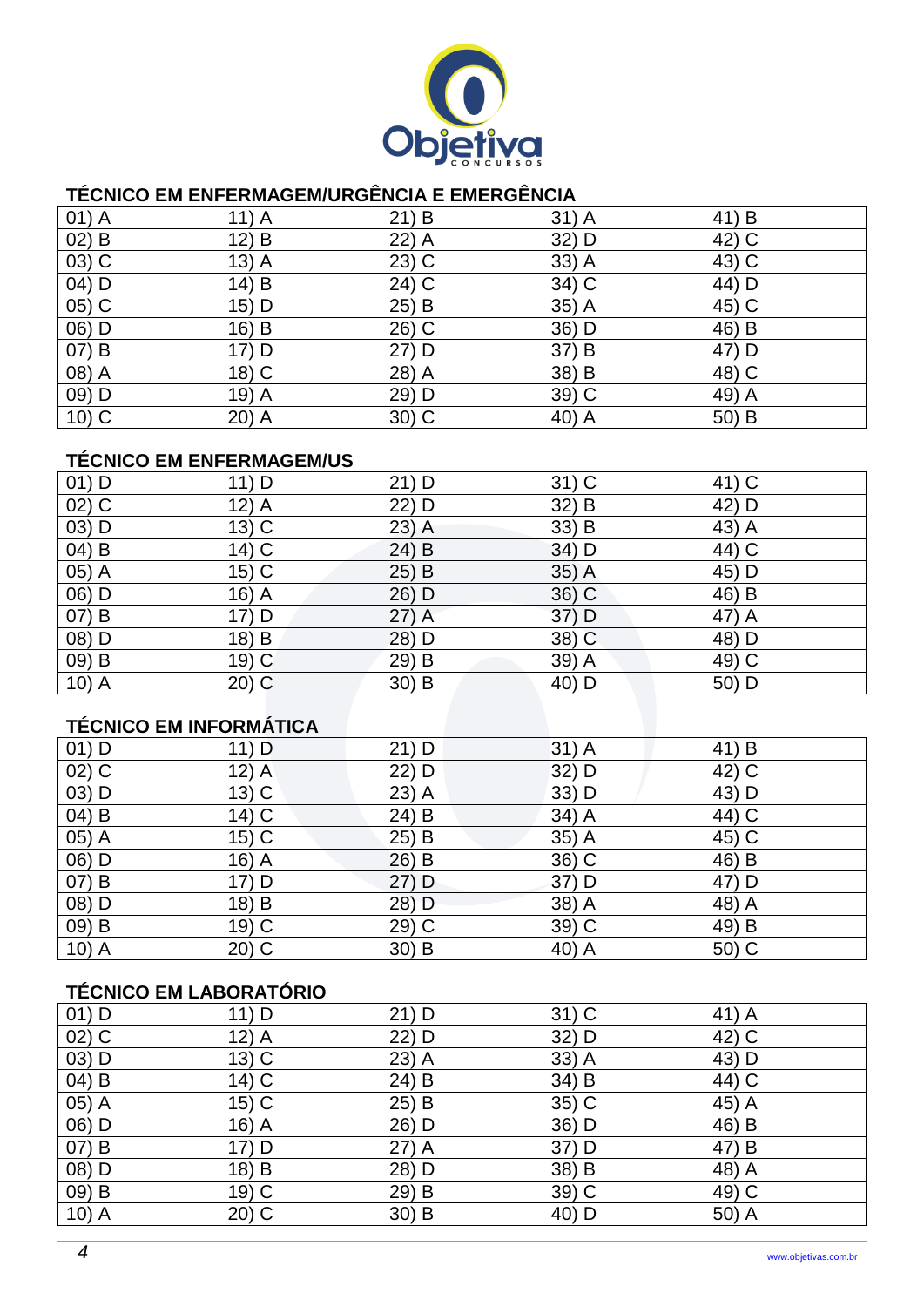

## **TÉCNICO EM RAIO X**

| $01)$ D | $11)$ D | $21)$ D | $31)$ C | 41) A |
|---------|---------|---------|---------|-------|
| $02)$ C | $12)$ A | 22) D   | 32) D   | 42) D |
| $03)$ D | $13)$ C | $23)$ A | 33) B   | 43) B |
| $04)$ B | $14)$ C | 24) B   | 34) C   | 44) C |
| 05) A   | $15)$ C | 25) B   | 35) D   | 45) D |
| 06) D   | $16)$ A | 26) D   | 36) C   | 46) A |
| 07) B   | $17)$ D | 27) A   | $37)$ C | 47) C |
| 08) D   | 18) B   | 28) D   | 38) B   | 48) C |
| 09) B   | $19)$ C | 29) B   | 39) A   | 49) D |
| $10)$ A | $20)$ C | $30)$ B | 40) D   | 50) B |

#### **TNS/CONTADOR**

| $01)$ A | $11)$ C | $21)$ A | $31)$ D | 41) D |
|---------|---------|---------|---------|-------|
| $02)$ B | $12)$ C | $22)$ A | 32) C   | 42) C |
| $03)$ C | $13)$ A | $23)$ C | 33) C   | 43) C |
| 04) D   | $14)$ C | 24) C   | $34)$ B | 44) D |
| 05) C   | 15) B   | 25) B   | 35) A   | 45) C |
| 06) B   | 16) B   | 26) D   | 36) C   | 46) A |
| 07) D   | 17) D   | $27)$ C | 37) A   | 47) A |
| 08) B   | 18) C   | 28) B   | 38) D   | 48) B |
| 09) A   | 19) A   | 29) B   | 39) A   | 49) A |
| $10)$ D | $20)$ B | $30)$ C | 40) B   | 50) B |

#### **TNS/ENGENHEIRO AMBIENTAL**

| $01)$ A  | $11)$ C | $21)$ A           | $31)$ C | 41) B              |
|----------|---------|-------------------|---------|--------------------|
| $02)$ B  | $12)$ C | $22)$ A           | 32) C   | 42) C              |
| $(03)$ C | $13)$ A | $23\overline{)C}$ | 33) A   | 43) $\overline{A}$ |
| $04)$ D  | $14)$ C | 24) C             | 34) C   | 44) D              |
| $05)$ C  | $15)$ B | $25)$ B           | 35) D   | 45) B              |
| 06) B    | 16) B   | $26)$ B           | 36) C   | 46) D              |
| 07) D    | $17)$ D | $27)$ C           | 37) B   | 47) A              |
| 08) B    | 18) C   | 28) C             | 38) D   | 48) B              |
| 09) A    | $19)$ A | 29) D             | 39) B   | 49) C              |
| $10)$ D  | $20)$ B | 30) B             | 40) C   | 50) A              |

#### **TNS/ENGENHEIRO CIVIL**

| $01)$ A                        | $11)$ C | $21)$ A | $31)$ D | 41) C |
|--------------------------------|---------|---------|---------|-------|
| $02)$ B                        | $12)$ C | 22) A   | 32) A   | 42) A |
| $(03)$ C                       | $13)$ A | $23)$ C | 33) A   | 43) D |
| $\overline{04}$ $\overline{D}$ | $14)$ C | 24) C   | 34) C   | 44) B |
| 05) C                          | $15)$ B | $25)$ B | 35) A   | 45) A |
| 06) B                          | 16) B   | 26) D   | 36) A   | 46) A |
| 07) D                          | $17)$ D | $27)$ D | 37) D   | 47) B |
| 08) B                          | 18) C   | 28) A   | 38) C   | 48) C |
| 09) A                          | $19)$ A | 29) A   | 39) B   | 49) B |
| $10)$ D                        | $20)$ B | 30) C   | 40) B   | 50) D |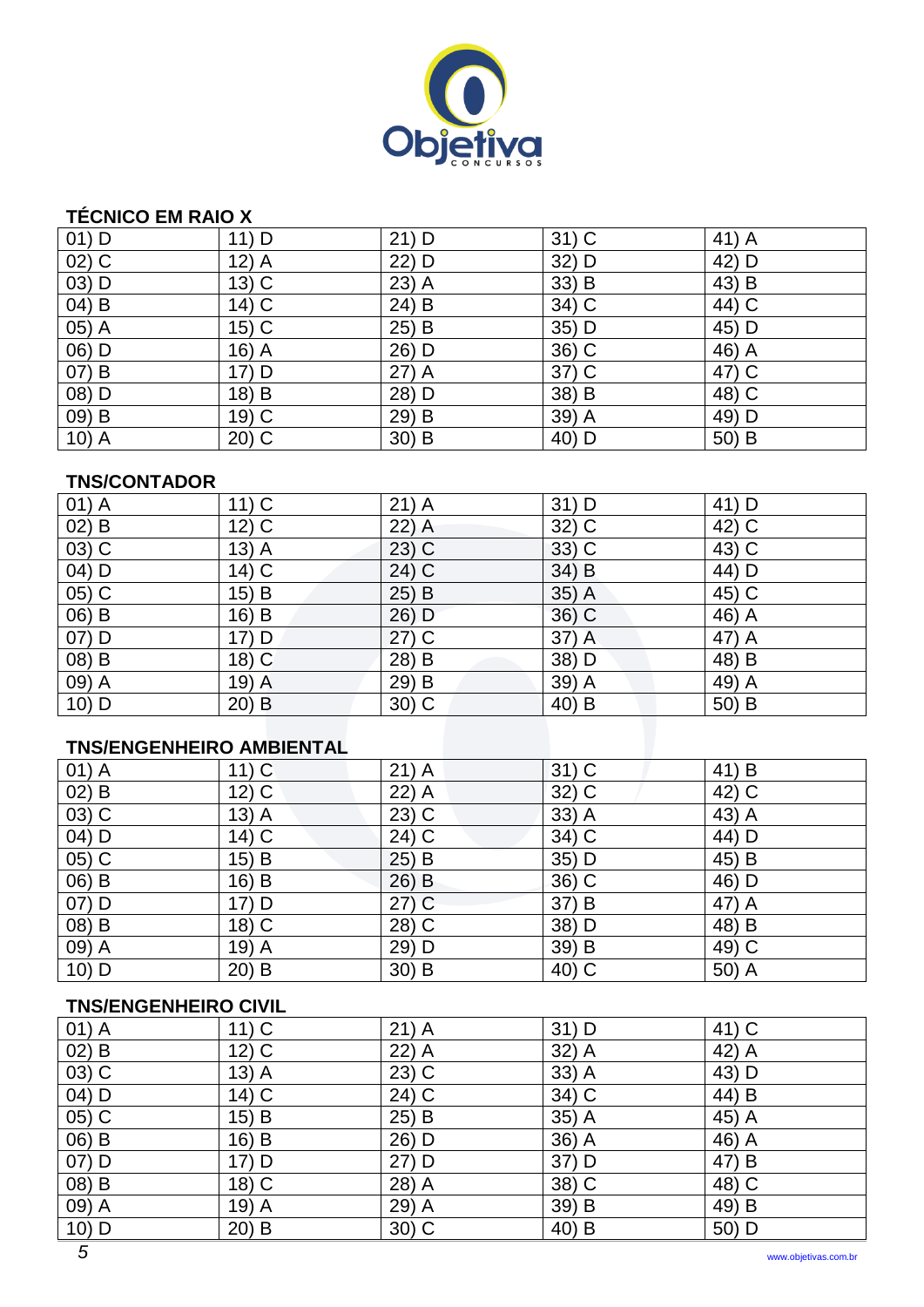

#### **TNS/ENGENHEIRO FLORESTAL**

| $01)$ A | $11)$ C | $21)$ A | $31)$ C | 41) D |
|---------|---------|---------|---------|-------|
| $02)$ B | $12)$ C | $22)$ A | $32)$ B | 42) D |
| $03)$ C | $13)$ A | $23)$ C | 33) B   | 43) A |
| $04)$ D | $14)$ C | 24) C   | 34) A   | 44) B |
| $05)$ C | 15) B   | 25) B   | 35) C   | 45) A |
| 06) B   | 16) B   | 26) B   | 36) D   | 46) A |
| $07)$ D | $17)$ D | $27)$ C | 37) A   | 47) A |
| 08) B   | 18) C   | 28) C   | 38) A   | 48) B |
| 09) A   | $19)$ A | 29) D   | 39) C   | 49) C |
| $10)$ D | $20)$ B | $30)$ C | 40) C   | 50) C |

# **TNS/ES/DENTISTA DE SAÚDE DA FAMÍLIA**

| $01)$ D               | $11)$ A | $21)$ B | $31)$ D | 41) B |
|-----------------------|---------|---------|---------|-------|
| $02)$ D               | $12)$ C | 22) D   | 32) B   | 42) D |
| $(03)$ C              | 13) B   | $23)$ A | 33) C   | 43) C |
| $(04)$ B              | $14)$ B | $24)$ D | 34) D   | 44) D |
| $(05)$ A              | $15)$ A | $25)$ B | 35) C   | 45) D |
| 06) A                 | 16) A   | 26) D   | 36) A   | 46) B |
| 07) D                 | 17) D   | 27) B   | 37) D   | 47) A |
| 08) B                 | 18) C   | 28) B   | 38) C   | 48) A |
| $(09)$ $\overline{A}$ | 19) B   | 29) C   | 39) A   | 49) B |
| $10)$ D               | $20)$ C | $30)$ C | 40) D   | 50) A |

# **TNS/ES/MÉDICO CIRURGIÃO GERAL**

| $01)$ D | 11) B   | $21)$ B | 31) D   | 41) B |
|---------|---------|---------|---------|-------|
| $02)$ D | 12) D   | 22) D   | $32)$ D | 42) B |
| $03)$ C | $13)$ A | $23)$ A | 33) C   | 43) A |
| $04)$ B | $14)$ A | 24) D   | 34) D   | 44) D |
| 05) D   | $15)$ A | $25)$ B | 35) D   | 45) A |
| 06) A   | $16)$ A | $26)$ D | 36) A   | 46) C |
| 07) A   | 17) D   | 27) B   | 37) D   | 47) B |
| 08) D   | $18)$ C | 28) C   | 38) B   | 48) C |
| 09) A   | 19) B   | 29) A   | 39) D   | 49) C |
| $10)$ C | $20)$ C | 30) D   | 40) D   | 50) A |

## **TNS/ES/MÉDICO CLÍNICO GERAL**

| $01)$ D  | 11) B   | $21)$ B | $31)$ D | 41) D |
|----------|---------|---------|---------|-------|
| $02)$ D  | 12) D   | 22) D   | 32) D   | 42) C |
| $(03)$ C | $13)$ A | $23)$ A | 33) C   | 43) A |
| 04) B    | $14)$ A | 24) D   | 34) D   | 44) D |
| 05) D    | $15)$ A | $25)$ B | 35) D   | 45) A |
| 06) A    | $16)$ A | 26) D   | 36) C   | 46) D |
| 07) A    | $17)$ D | 27) B   | 37) D   | 47) B |
| 08) D    | 18) C   | 28) C   | 38) D   | 48) B |
| $09)$ A  | 19) B   | 29) A   | 39) A   | 49) B |
| $10)$ C  | $20)$ C | $30)$ D | 40) D   | 50) A |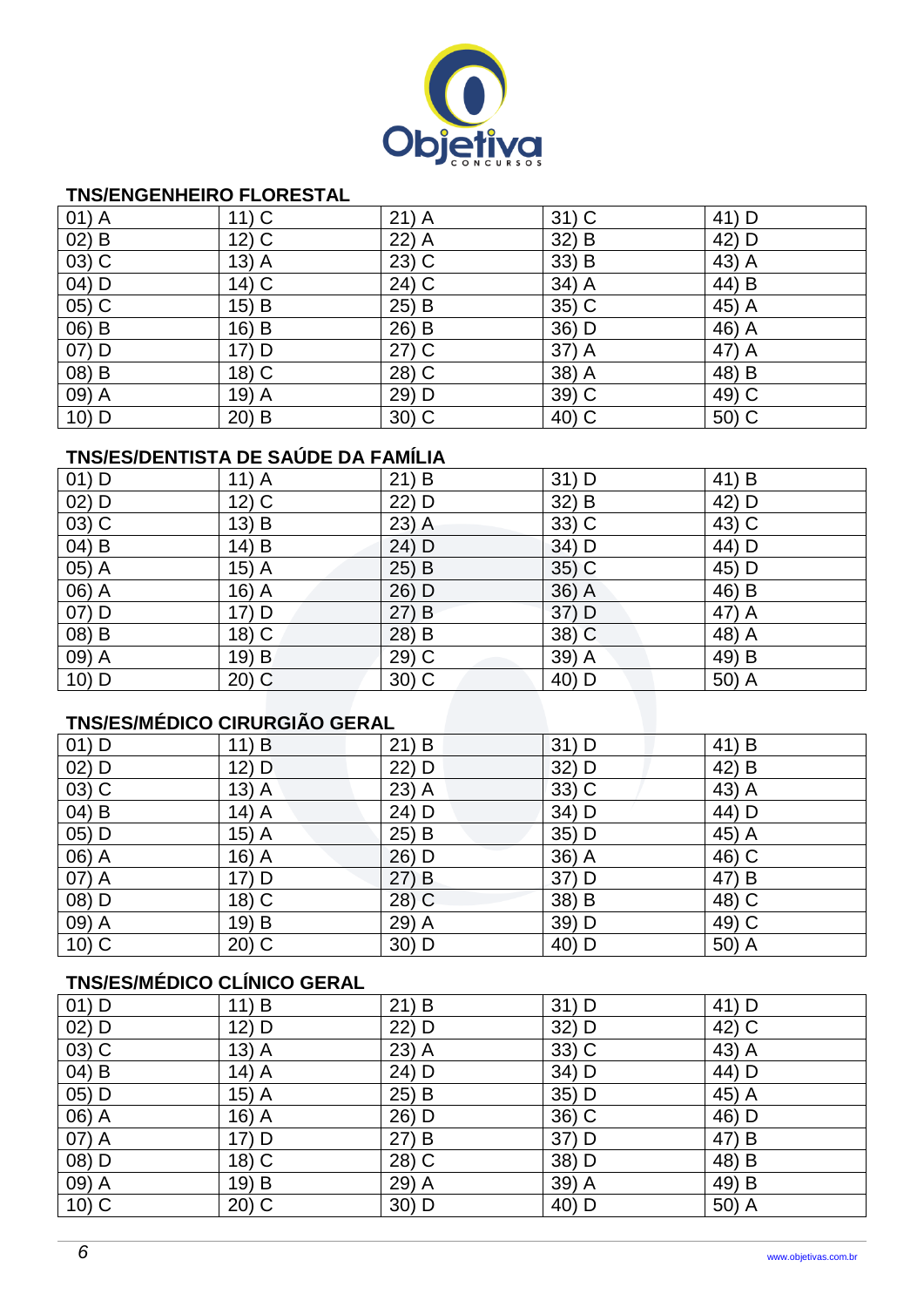

## **TNS/ES/MÉDICO GINECOLOGISTA**

| $01)$ D | 11) B   | $21)$ B | $31)$ D | 41) A |
|---------|---------|---------|---------|-------|
| $02)$ D | 12) D   | 22) D   | 32) D   | 42) B |
| $03)$ C | $13)$ A | 23) A   | 33) C   | 43) C |
| $04)$ B | $14)$ A | 24) D   | 34) D   | 44) B |
| 05) D   | $15)$ A | $25)$ B | 35) D   | 45) D |
| 06) A   | $16)$ A | 26) D   | 36) A   | 46) C |
| 07) A   | $17)$ D | 27) B   | 37) C   | 47) B |
| 08) D   | 18) C   | 28) C   | 38) A   | 48) C |
| 09) A   | 19) B   | 29) A   | 39) B   | 49) A |
| $10)$ C | $20)$ C | 30) D   | 40) D   | 50) D |

## **TNS/ES/MÉDICO MASTOLOGISTA**

| $01)$ D            | 11) B   | 21) B    | $31)$ D | 41) C |
|--------------------|---------|----------|---------|-------|
| $02)$ D            | $12)$ D | 22) D    | 32) D   | 42) A |
| $03)$ C            | $13)$ A | $23)$ A  | 33) C   | 43) D |
| 04) B              | $14)$ A | 24) D    | $34)$ D | 44) C |
| $05)$ D            | $15)$ A | $25)$ B  | $35)$ D | 45) D |
| $\overline{06)}$ A | $16)$ A | 26) D    | 36) C   | 46) C |
| 07) A              | $17)$ D | 27) B    | 37) B   | 47) C |
| 08) D              | $18)$ C | $(28)$ C | 38) A   | 48) D |
| 09) A              | 19) B   | 29) A    | 39) A   | 49) C |
| $10)$ C            | $20)$ C | $30)$ D  | 40) D   | 50) C |

# **TNS/ES/MÉDICO NEUROLOGISTA DE ADULTOS**

| $01)$ D | 11) B   | $21)$ B | $31)$ D | 41) A |
|---------|---------|---------|---------|-------|
| $02)$ D | $12)$ D | 22) D   | $32)$ D | 42) C |
| $03)$ C | $13)$ A | $23)$ A | 33) C   | 43) C |
| $04)$ B | $14)$ A | 24) D   | 34) D   | 44) A |
| 05) D   | $15)$ A | 25) B   | 35) D   | 45) B |
| 06) A   | $16)$ A | $26)$ D | 36) B   | 46) D |
| 07) A   | 17) D   | $27)$ B | 37) D   | 47) A |
| 08) D   | $18)$ C | 28) C   | 38) B   | 48) D |
| 09) A   | 19) B   | 29) A   | 39) A   | 49) A |
| $10)$ C | $20)$ C | 30) D   | 40) B   | 50) D |

# **TNS/ES/MÉDICO OTORRINOLARINGOLOGISTA**

| $01)$ D             | 11) B   | $21)$ B | $31)$ D | 41) C |
|---------------------|---------|---------|---------|-------|
| $02)$ D             | $12)$ D | 22) D   | 32) D   | 42) B |
| $\overline{03}$ ) C | $13)$ A | 23) A   | 33) C   | 43) B |
| $04)$ B             | $14)$ A | 24) D   | 34) D   | 44) A |
| 05) D               | $15)$ A | 25) B   | 35) D   | 45) B |
| $06)$ A             | $16)$ A | 26) D   | 36) A   | 46) C |
| 07) A               | $17)$ D | 27) B   | 37) B   | 47) D |
| 08) D               | 18) C   | 28) C   | 38) D   | 48) B |
| $09)$ A             | 19) B   | 29) A   | 39) D   | 49) D |
| $10)$ C             | $20)$ C | $30)$ D | 40) C   | 50) D |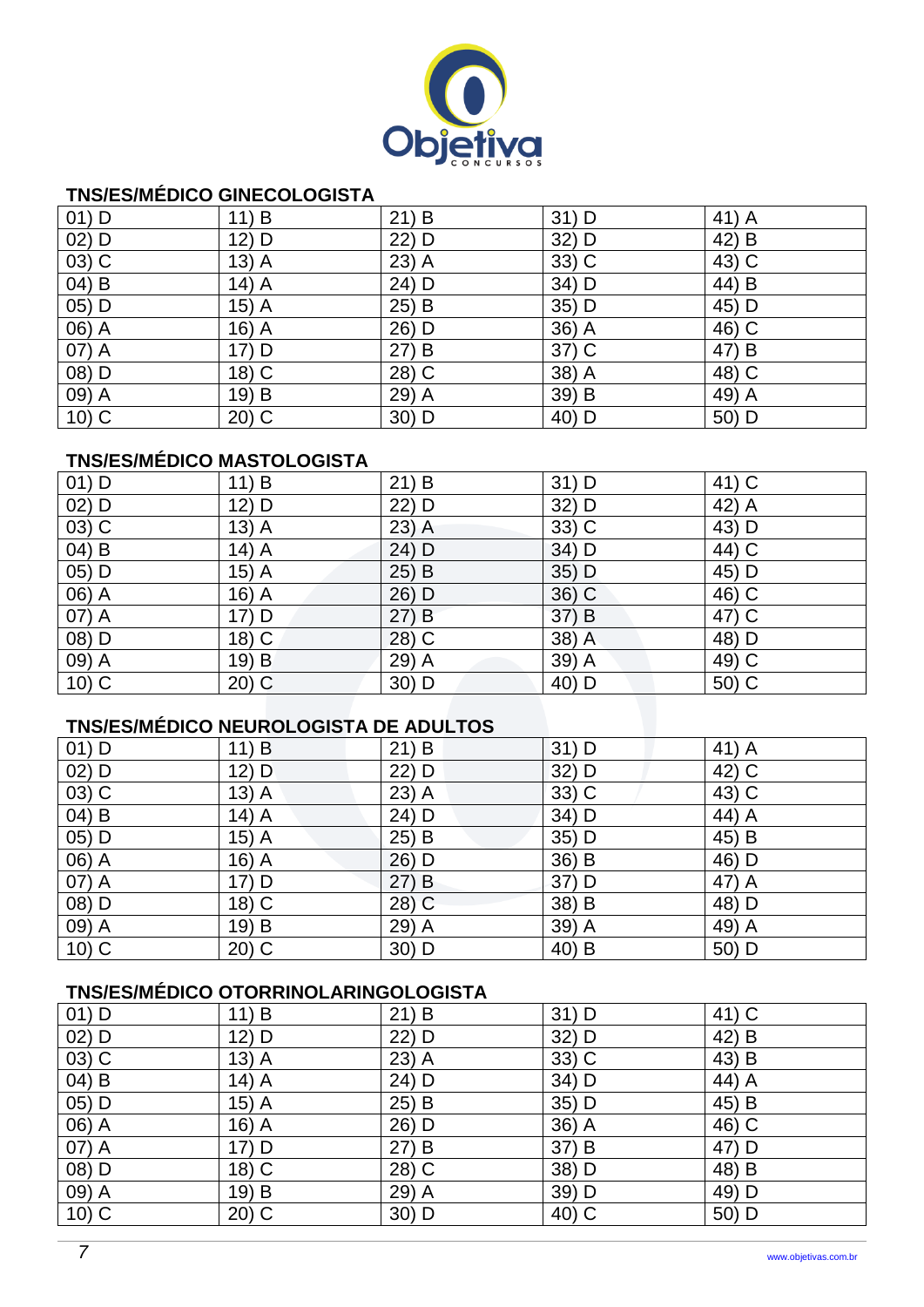

## **TNS/ES/MÉDICO PEDIATRA**

| $01)$ D  | 11) B   | $21)$ B | $31)$ D | 41) A |
|----------|---------|---------|---------|-------|
| $02)$ D  | $12)$ D | $22)$ D | $32)$ D | 42) C |
| $(03)$ C | $13)$ A | 23) A   | 33) C   | 43) B |
| $(04)$ B | $14)$ A | 24) D   | 34) D   | 44) D |
| 05) D    | $15)$ A | $25)$ B | 35) D   | 45) D |
| 06) A    | $16)$ A | 26) D   | 36) B   | 46) A |
| 07) A    | $17)$ D | 27) B   | 37) A   | 47) B |
| 08) D    | $18)$ C | 28) C   | 38) D   | 48) C |
| 09) A    | 19) B   | 29) A   | $39)$ C | 49) C |
| $10)$ C  | $20)$ C | 30) D   | 40) B   | 50) B |

## **TNS/ES/MÉDICO PLANTONISTA/CIRURGIÃO GERAL**

| $01)$ A            | $11)$ C | $21)$ A | $31)$ C | 41) C               |
|--------------------|---------|---------|---------|---------------------|
| $02)$ B            | $12)$ C | $22)$ A | 32) A   | 42) D               |
| $03)$ C            | $13)$ A | $23)$ C | 33) D   | 43) B               |
| 04) D              | $14)$ C | 24) C   | 34) B   | 44) A               |
| $\overline{05)}$ C | $15)$ B | $25)$ B | $35)$ D | 45) C               |
| $(06)$ B           | 16) B   | 26) C   | 36) B   | $\overline{46}$ ) C |
| $07)$ D            | 17) D   | $27)$ C | 37) D   | 47) A               |
| 08) B              | 18) C   | 28) C   | 38) C   | 48) B               |
| 09) A              | 19) A   | 29) D   | 39) C   | 49) B               |
| $10)$ D            | $20)$ B | 30) A   | 40) A   | 50) C               |

## **TNS/ES/MÉDICO PLANTONISTA/CLÍNICO GERAL**

| $01)$ A | $11)$ C | $21)$ A | $31)$ C | 41) B |
|---------|---------|---------|---------|-------|
| $02)$ B | $12)$ C | 22) A   | $32)$ A | 42) C |
| $03)$ C | $13)$ A | $23)$ C | 33) D   | 43) A |
| 04) D   | $14)$ C | 24) C   | 34) B   | 44) C |
| $05)$ C | 15) B   | 25) B   | 35) D   | 45) A |
| 06) B   | 16) B   | $26)$ C | 36) B   | 46) D |
| $07)$ D | 17) D   | $27)$ C | 37) C   | 47) D |
| 08) B   | $18)$ C | 28) C   | 38) D   | 48) B |
| 09) A   | 19) A   | 29) D   | 39) A   | 49) C |
| $10)$ D | $20)$ B | 30) A   | 40) C   | 50) C |

## **TNS/ES/MÉDICO PLANTONISTA/PEDIATRA**

| $01)$ A | $11)$ C | $21)$ A | $31)$ C | 41) B |
|---------|---------|---------|---------|-------|
| $02)$ B | $12)$ C | 22) A   | 32) A   | 42) A |
| $03)$ C | $13)$ A | $23)$ C | 33) D   | 43) D |
| 04) D   | $14)$ C | 24) C   | 34) B   | 44) C |
| 05) C   | $15)$ B | $25)$ B | 35) D   | 45) A |
| 06) B   | 16) B   | $26)$ C | 36) A   | 46) B |
| $07)$ D | 17) D   | $27)$ C | 37) C   | 47) C |
| 08) B   | 18) C   | 28) C   | 38) B   | 48) D |
| 09) A   | $19)$ A | 29) D   | 39) C   | 49) B |
| $10)$ D | $20)$ B | 30) A   | 40) A   | 50) D |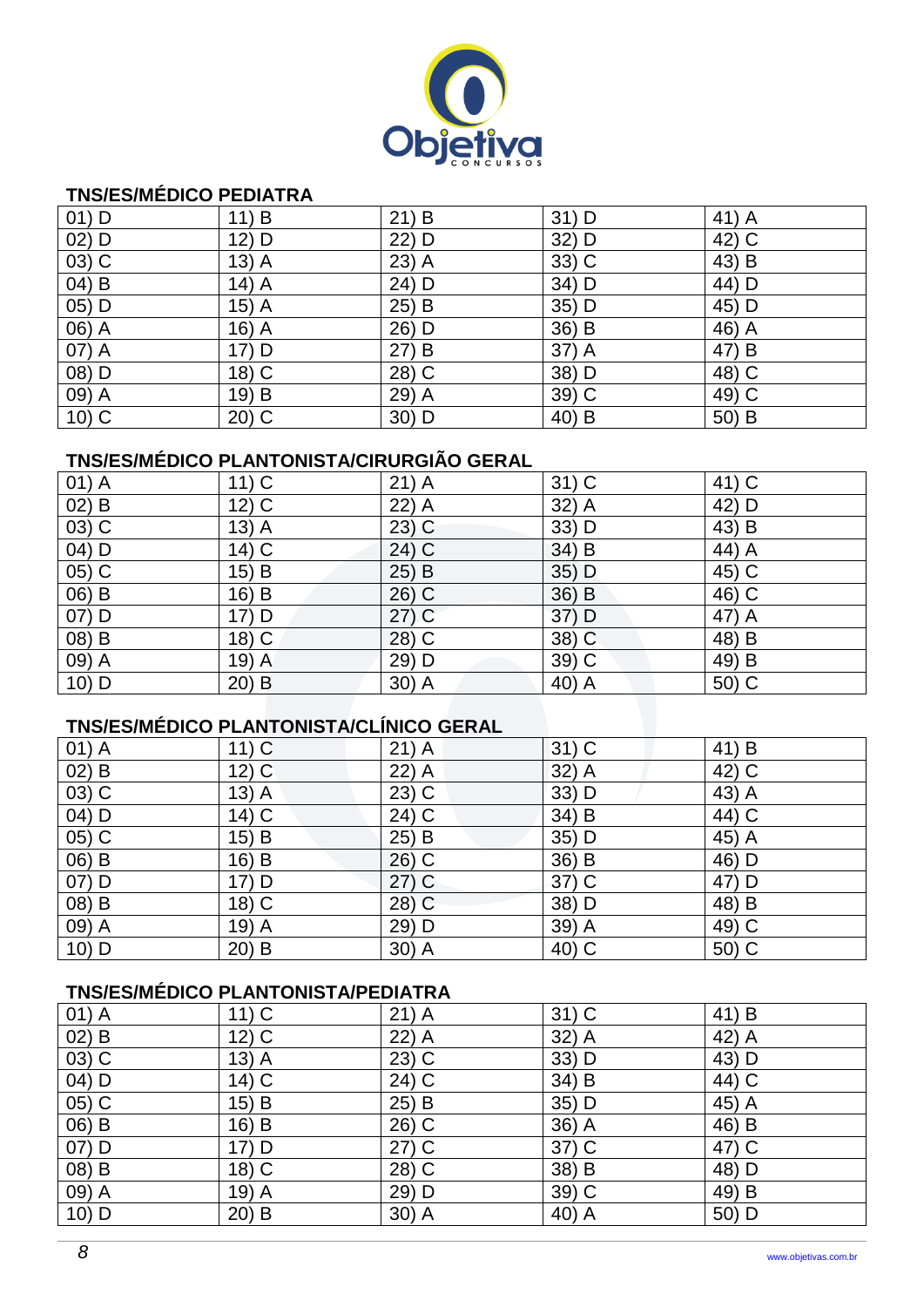

## **TNS/ES/MÉDICO PLANTONISTA/TRAUMA**

| $01)$ D | 11) B   | 21) B   | $31)$ D | 41) C |
|---------|---------|---------|---------|-------|
| $02)$ D | $12)$ D | $22)$ D | $32)$ D | 42) B |
| $03)$ C | $13)$ A | $23)$ A | 33) C   | 43) A |
| 04) B   | $14)$ A | 24) D   | 34) D   | 44) A |
| 05) D   | $15)$ A | $25)$ B | 35) D   | 45) D |
| 06) A   | $16)$ A | 26) D   | 36) B   | 46) A |
| 07) A   | $17)$ D | 27) B   | 37) D   | 47) D |
| 08) D   | 18) C   | 28) C   | 38) D   | 48) C |
| 09) A   | 19) B   | 29) A   | 39) B   | 49) B |
| $10)$ C | $20)$ C | 30) D   | 40) B   | 50) B |

### **TNS/ES/MÉDICO PSIQUIATRA**

| $01)$ D             | 11) B   | $21)$ B | $31)$ D | 41) A |
|---------------------|---------|---------|---------|-------|
| $02)$ D             | 12) D   | 22) D   | 32) D   | 42) B |
| $\overline{03}$ ) C | $13)$ A | $23)$ A | 33) C   | 43) D |
| $(04)$ B            | $14)$ A | 24) D   | 34) D   | 44) C |
| 05) D               | $15)$ A | 25) B   | 35) D   | 45) A |
| 06) A               | $16)$ A | 26) D   | 36) C   | 46) C |
| $\overline{07)}$ A  | $17)$ D | 27) B   | 37) C   | 47) B |
| 08) D               | 18) C   | 28) C   | 38) B   | 48) C |
| 09) A               | 19) B   | $29)$ A | 39) C   | 49) A |
| $\overline{10}$ ) C | $20)$ C | 30) D   | 40) A   | 50) D |

### **TNS/PS/ASSISTENTE SOCIAL**

| $01)$ A | $11)$ C | $21)$ A  | 31) B   | $41)$ A |
|---------|---------|----------|---------|---------|
| $02)$ B | $12)$ C | $22)$ A  | $32)$ C | 42) C   |
| $03)$ C | $13)$ A | $23)$ C  | $33)$ A | 43) D   |
| 04) D   | $14)$ C | 24) C    | 34) C   | 44) A   |
| $05)$ C | 15) B   | 25) B    | 35) D   | 45) A   |
| 06) B   | 16) B   | $26)$ C  | 36) D   | 46) D   |
| $07)$ D | 17) D   | $27)$ C  | 37) B   | 47) A   |
| 08) B   | 18) C   | $(28)$ C | 38) C   | 48) B   |
| 09) A   | $19)$ A | 29) D    | 39) B   | 49) B   |
| $10)$ D | $20)$ B | 30) A    | 40) D   | 50) C   |

### **TNS/PS/ENFERMEIRO**

| $01)$ D | $11)$ A | $21)$ B | $31)$ D | 41) D |
|---------|---------|---------|---------|-------|
| $02)$ D | $12)$ C | 22) D   | $32)$ B | 42) D |
| $03)$ C | 13) B   | $23)$ A | 33) C   | 43) B |
| $04)$ B | $14)$ B | 24) D   | 34) D   | 44) D |
| 05) A   | $15)$ A | $25)$ B | 35) A   | 45) A |
| 06) A   | $16)$ A | 26) D   | 36) D   | 46) A |
| 07) D   | $17)$ D | 27) B   | 37) D   | 47) B |
| 08) B   | $18)$ C | 28) B   | 38) B   | 48) A |
| 09) A   | 19) B   | 29) C   | $39)$ C | 49) C |
| $10)$ D | $20)$ C | $30)$ C | 40) A   | 50) C |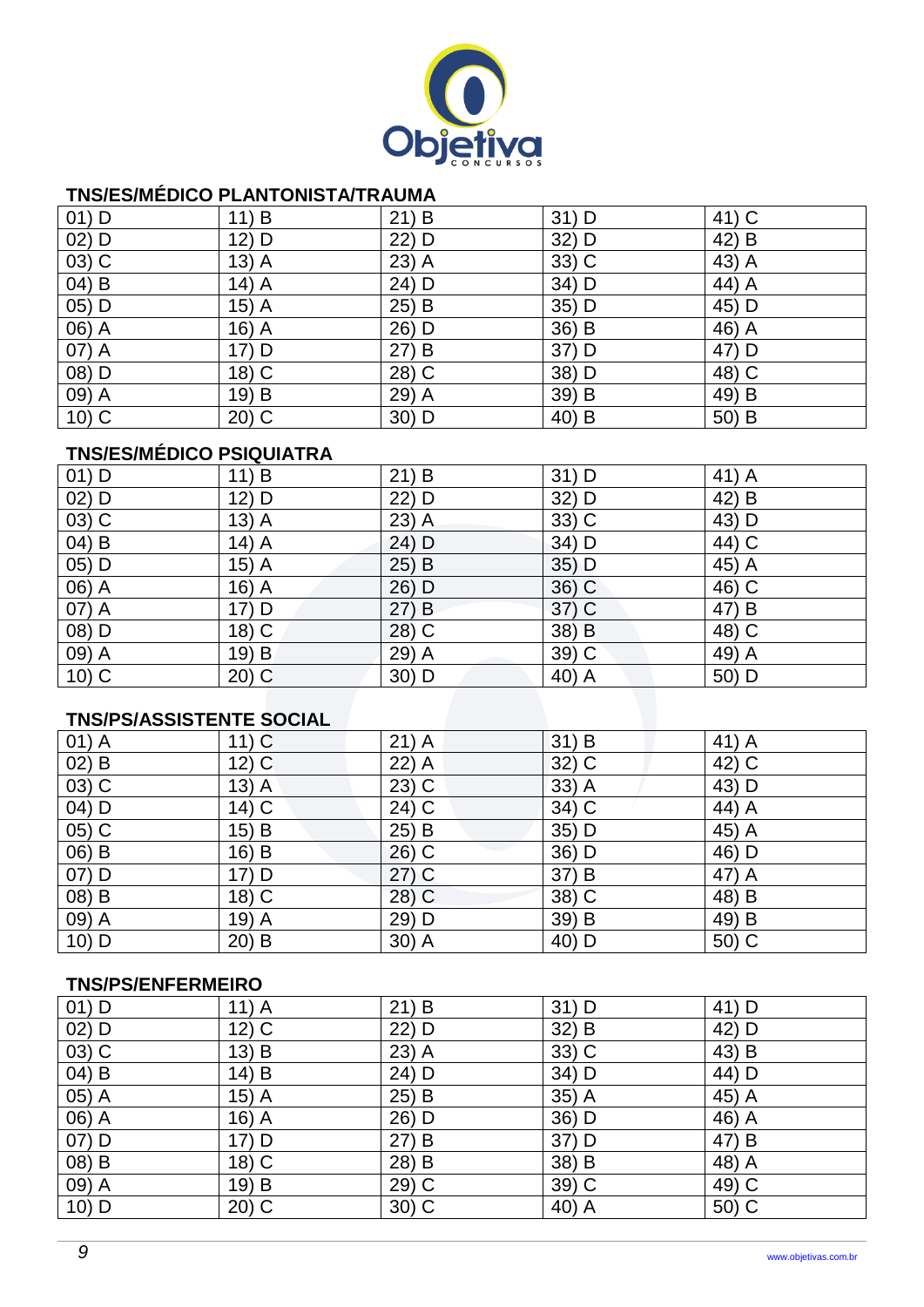

## **TNS/PS/ENFERMEIRO - URGÊNCIA E EMERGÊNCIA**

| $01)$ A | $11)$ C | $21)$ A | $31)$ C | 41) B |
|---------|---------|---------|---------|-------|
| $02)$ B | $12)$ C | $22)$ A | 32) A   | 42) A |
| $03)$ C | $13)$ A | 23) C   | 33) D   | 43) B |
| $04)$ D | $14)$ C | 24) C   | 34) B   | 44) B |
| $05)$ C | $15)$ B | 25) B   | 35) D   | 45) A |
| 06) B   | 16) B   | 26) C   | 36) B   | 46) B |
| $07)$ D | 17) D   | $27)$ C | 37) A   | 47) A |
| 08) B   | 18) C   | 28) C   | 38) C   | 48) C |
| 09) A   | $19)$ A | 29) D   | 39) C   | 49) B |
| $10)$ D | $20)$ B | 30) A   | 40) B   | 50) A |

# **TNS/PS/FARMACÊUTICO/ BIOQUÍMICO**

| $01)$ D | $11)$ A | $21)$ B | $31)$ D | 41) B |
|---------|---------|---------|---------|-------|
| $02)$ D | $12)$ C | 22) D   | 32) B   | 42) A |
| $03)$ C | 13) B   | $23)$ A | 33) C   | 43) C |
| 04) B   | 14) B   | 24) D   | 34) D   | 44) B |
| 05) A   | $15)$ A | 25) B   | $35)$ B | 45) A |
| 06) A   | $16)$ A | 26) D   | 36) A   | 46) D |
| 07) D   | 17) D   | 27) B   | 37) A   | 47) B |
| 08) B   | 18) C   | 28) B   | $38)$ B | 48) D |
| 09) A   | 19) B   | 29) C   | 39) A   | 49) C |
| 10) D   | $20)$ C | 30) C   | 40) C   | 50) A |

## **TNS/PS/FISIOTERAPEUTA**

| $01)$ A  | $11)$ C | $21)$ A | 31) D   | $41)$ A |
|----------|---------|---------|---------|---------|
| $02)$ B  | $12)$ C | $22)$ A | $32)$ C | 42) C   |
| $03)$ C  | $13)$ A | $23)$ C | $33)$ B | 43) B   |
| 04) D    | $14)$ C | 24) C   | 34) A   | 44) C   |
| $(05)$ C | 15) B   | $25)$ B | $35)$ A | 45) B   |
| 06) B    | 16) B   | $26)$ C | 36) D   | 46) D   |
| 07) D    | $17)$ D | $27)$ C | 37) B   | 47) C   |
| 08) B    | 18) C   | 28) C   | 38) B   | 48) B   |
| 09) A    | $19)$ A | 29) D   | 39) C   | 49) B   |
| $10)$ D  | $20)$ B | 30) A   | 40) B   | 50) C   |

#### **TNS/PS/FONOAUDIÓLOGO**

| $01)$ A | $11)$ C | $21)$ A | 31) B   | 41) C |
|---------|---------|---------|---------|-------|
| $02)$ B | $12)$ C | 22) A   | $32)$ C | 42) D |
| $03)$ C | $13)$ A | $23)$ C | 33) D   | 43) A |
| 04) D   | $14)$ C | 24) C   | 34) B   | 44) B |
| $05)$ C | $15)$ B | $25)$ B | 35) D   | 45) C |
| 06) B   | 16) B   | 26) C   | 36) D   | 46) A |
| $07)$ D | $17)$ D | $27)$ C | 37) B   | 47) D |
| 08) B   | 18) C   | 28) C   | 38) B   | 48) D |
| 09) A   | 19) A   | 29) D   | 39) D   | 49) A |
| $10)$ D | $20)$ B | $30)$ A | 40) A   | 50) B |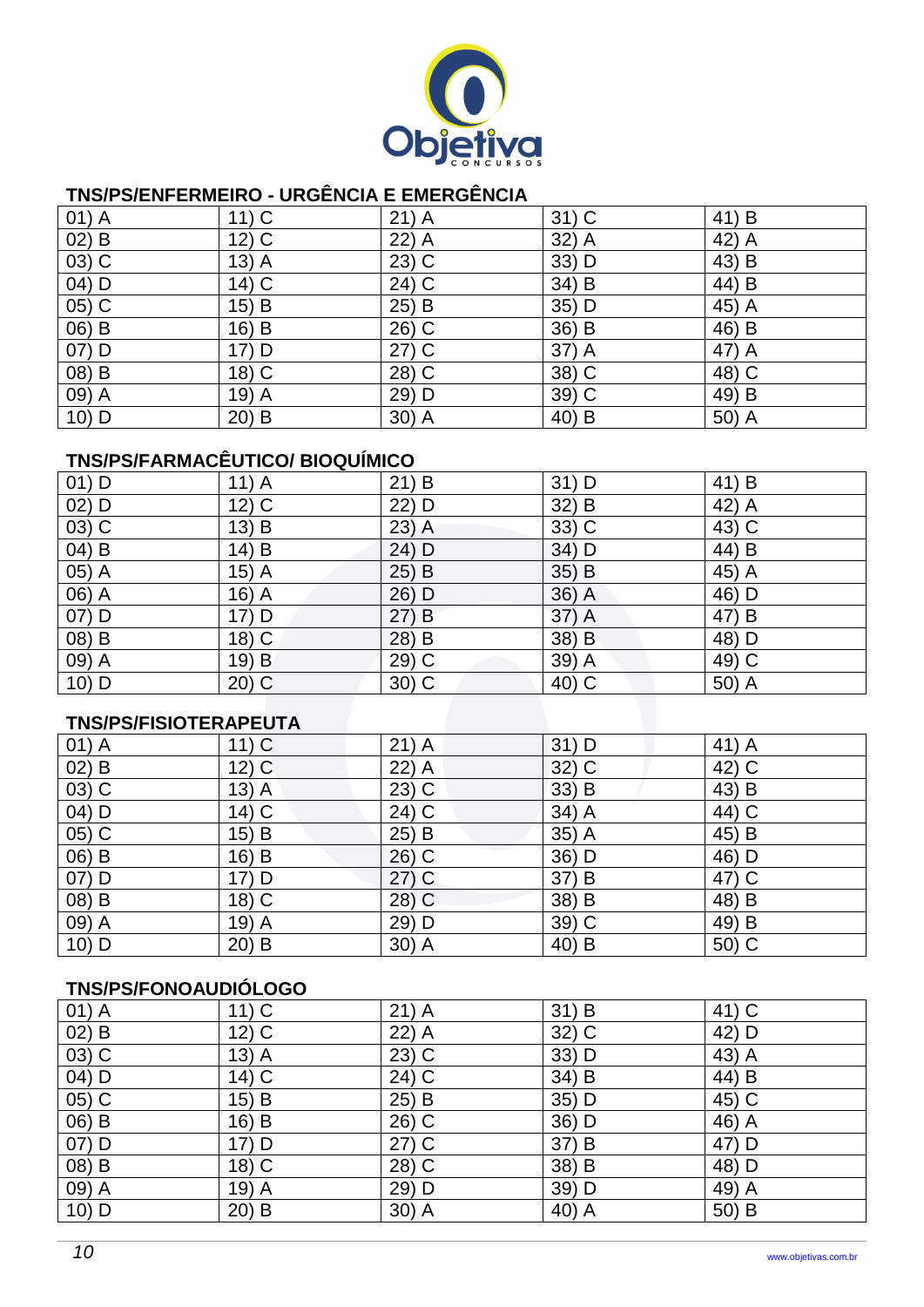

#### **TNS/PS/NUTRICIONISTA**

| $01)$ A           | $11)$ C | $21)$ A             | $31)$ A | 41) A |
|-------------------|---------|---------------------|---------|-------|
| $02)$ B           | $12)$ C | $22)$ A             | $32)$ B | 42) C |
| $03)$ C           | $13)$ A | $23)$ C             | $33)$ D | 43) D |
| 04) D             | $14)$ C | 24) C               | 34) A   | 44) B |
| 05) C             | $15)$ B | $25)$ B             | 35) B   | 45) A |
| 06) B             | 16) B   | 26) C               | 36) A   | 46) B |
| $\overline{O7}$ D | $17)$ D | $\overline{27}$ ) C | 37) A   | 47) C |
| 08) B             | $18)$ C | 28) C               | 38) B   | 48) B |
| 09) A             | $19)$ A | 29) D               | 39) D   | 49) B |
| 10) D             | $20)$ B | $30)$ A             | 40) C   | 50) D |

### **TNS/PS/PSICÓLOGO**

| $01)$ A  | $11)$ C | $21)$ A  | $31)$ C | 41) A |
|----------|---------|----------|---------|-------|
| $02)$ B  | $12)$ C | 22) A    | 32) D   | 42) C |
| $03)$ C  | $13)$ A | $23)$ C  | $33)$ B | 43) D |
| 04) D    | $14)$ C | 24) C    | $34)$ A | 44) B |
| $(05)$ C | $15)$ B | $25)$ B  | $35)$ D | 45) A |
| 06) B    | 16) B   | $26)$ C  | 36) B   | 46) C |
| $07)$ D  | 17) D   | $27)$ C  | 37) A   | 47) C |
| 08) B    | 18) C   | $(28)$ C | 38) C   | 48) D |
| 09) A    | 19) A   | 29) D    | 39) D   | 49) D |
| $10)$ D  | $20)$ B | $30)$ A  | 40) B   | 50) B |

### **TNS/PS/TERAPEUTA OCUPACIONAL**

| $01)$ A | $11)$ C | $21)$ A | $31)$ C | 41) D |
|---------|---------|---------|---------|-------|
| $02)$ B | $12)$ C | $22)$ A | 32) D   | 42) D |
| $03)$ C | $13)$ A | $23)$ C | 33) B   | 43) B |
| $04)$ D | $14)$ C | 24) C   | 34) C   | 44) B |
| 05) C   | $15)$ B | 25) B   | $35)$ A | 45) A |
| 06) B   | $16)$ B | $26)$ C | 36) C   | 46) C |
| $07)$ D | 17) D   | $27)$ C | 37) D   | 47) D |
| 08) B   | 18) C   | 28) C   | 38) A   | 48) D |
| 09) A   | $19)$ A | 29) D   | 39) D   | 49) B |
| $10)$ D | $20)$ B | $30)$ A | 40) A   | 50) C |

## **TNS/PS/VETERINÁRIO**

| $01)$ A | $11)$ C | $21)$ A | $31)$ A | 41) B |
|---------|---------|---------|---------|-------|
| $02)$ B | $12)$ C | 22) A   | $32)$ C | 42) C |
| $03)$ C | $13)$ A | $23)$ C | 33) D   | 43) D |
| 04) D   | $14)$ C | 24) C   | 34) A   | 44) C |
| $05)$ C | $15)$ B | $25)$ B | 35) C   | 45) C |
| 06) B   | 16) B   | 26) C   | 36) D   | 46) C |
| 07) D   | $17)$ D | $27)$ A | 37) A   | 47) A |
| 08) B   | $18)$ C | 28) C   | 38) A   | 48) D |
| 09) A   | 19) A   | 29) B   | 39) B   | 49) B |
| $10)$ D | $20)$ B | $30)$ D | 40) D   | 50) B |